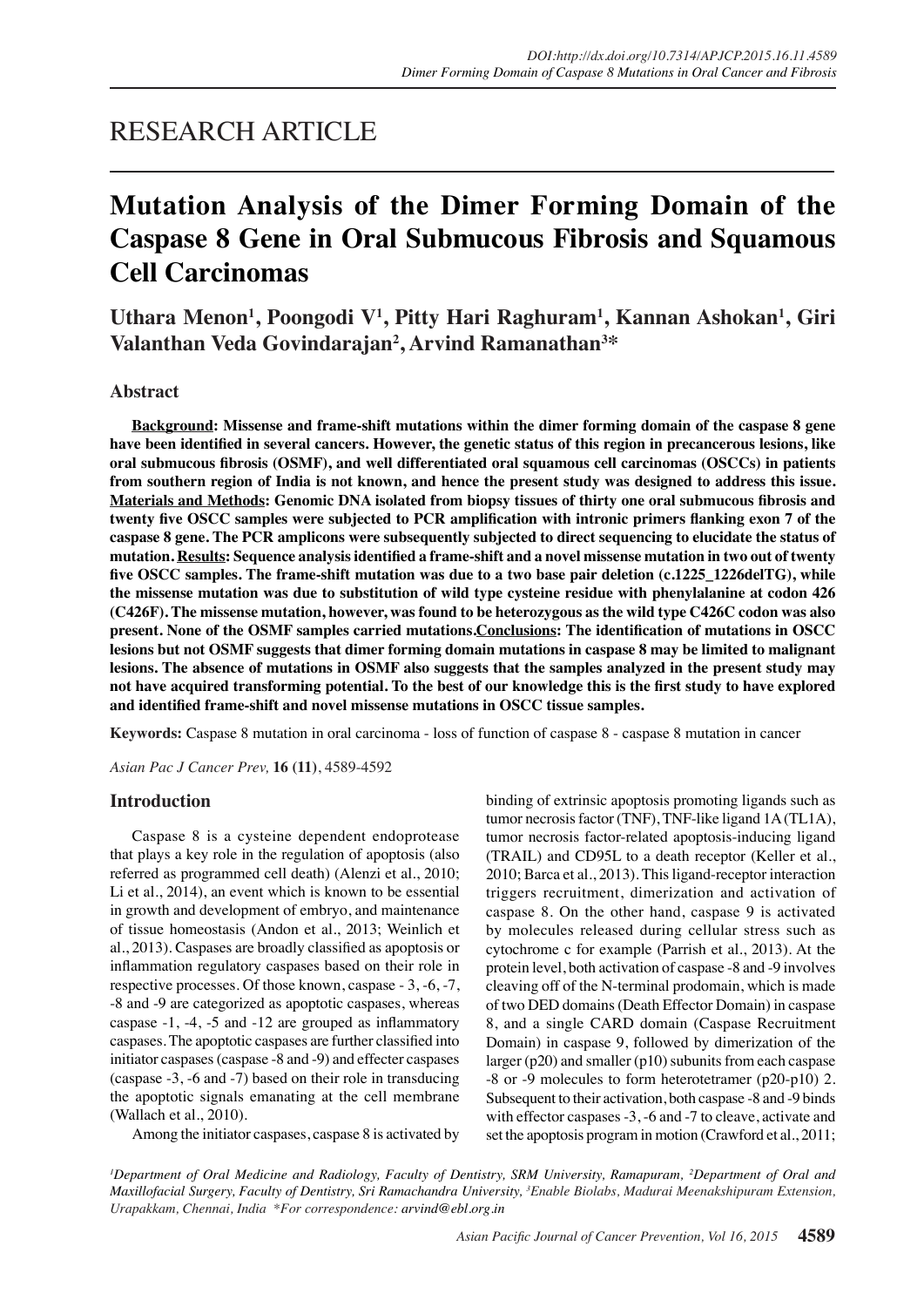#### *Uthara Menon et al*

Kuranaga et al., 2012).

Dysregulation of the apoptotic process is implicated in various diseases such as cancers, neurodegenerative diseases and autoimmune disorders (Sankari et al., 2012; McIlwain et al., 2013). The dysregulation may be in the form of: 1) insufficient apoptosis, which leads to uncontrolled proliferation and malignant transformation, 2) excessive apoptosis that causes degeneration of neurons, or 3) modification of self-antigen during apoptosis or resistant to apoptosis as observed in autoimmune disorders (McIlwain et al., 2013; Walczak et al., 2013). Faulty apoptotic process is frequently caused by loss of function mutation in various caspases that have been shown to: 1) increase the risk of malignant transformation, and 2) contribute towards progression of carcinomas (Ryoo HD et al., 2012). Caspase 8 being at the top of hierarchical activation flow has been extensively investigated for its association with carcinogenesis in several studies. This includes colorectal carcinomas, gastric cancer, non-small cell lung carcinoma (NSCLC), breast cancer, pancreatic cancer, acute leukemia, glioma childhood neuroblastoma (McIlwain et al., 2013; Zhang et al., 2014) and gingivobuccal squamous cell carcinomas (GB-OSCC) (IPT-ICGC, 2013). These reports prompted us to investigate whether mutations occurred in caspase 8 gene in tissue samples of patients with oral submucous fibrosis (OSMF) carrying mild dysplastic features and well differentiated OSCC as the genetic status of caspase 8 is not known in south Indian patients. OSMF samples were included as OSCC lesions are also known to occur as a result of malignant transformation of OSMF lesions (Hsue et al., 2007). Of the eight exons that the gene has, exon 7 is considered as the mutational hot-spot as frame-shift and nonsense mutations have been frequently identified in this region, and hence was investigated in the present study.

## **Materials and Methods**

Genomic DNA extraction, PCR amplification and direct sequencing: Patients visiting tertiary cancer hospitals in the state of Tamil Nadu, South India were included in the study after obtaining informed consent and approval from the institutional ethics committee (IEC). Tissue samples were surgically excised from thirty one oral submucous fibrosis and twenty five OSCC lesions and stored in RNA Later (Cat # 76106, Qiagen, USA). Tissues were processed for genomic DNA extraction as described earlier (Jayaraman et al., 2012). Exon 7 of caspase 8 was amplified using intronic primers, Casp8Ex7F (forward primer): CTCTCCAGCTGTGGTCTGTG, and Casp8Ex7R (reverse primer): TGACCTGGGAAATGCAGCTATGTG, using 10ng of genomic DNA. The following conditions was used: after an initial denaturation at 94°C for 2 min, the samples were subjected to 35 cycles of denaturation at 95°C for 45 sec, annealing at 55°C for 45 sec, and extension at 72°C for 45 sec, with a final extension step at 72°C for 5 min. The PCR amplicons were run in a 1.5% agarose gel to confirm for specific size and subjected to SAP treatment before being sequenced.



**Figure 1. Genotype of Normal (A) and Frame-Shift Mutation (B) in Exon 7 of Caspase 8.** The deletion is indicated by a bold arrow in mutant sequence image. Resultant frame-shift and change in amino acid sequences is also indicated

B Mutant Casp8

A. Wild type Casp8



**Figure 2. Genotype of Normal (A) and Missense Mutation (B) in exon 7 of Caspase 8. A .**The heterozygous missense mutation is indicated by a black arrow for wild type base, and red arrow for mutant base

#### **Results**

To know whether caspase 8 was altered in precancerous OSMF lesions with mild dysplastic features and well differentiated OSCC lesions, and to understand its association with carcinogenesis, we screened for mutations in the dimer forming domain coded by exon 7 of caspase 8 gene in thirty one OSMF and twenty five OSCC tissue samples obtained from patients. PCR amplification and direct sequencing resulted in the identification of a frame-shift and missense mutation in two out of twenty five OSCC samples (8%). None of the OSMF samples carried mutations.

The frame-shift mutation was caused by two base pair deletion at position 1225\_1226 in the caspase 8 cDNA (c.1225\_1226delTG) that resulted in frame-shift of amino acids after codon 409 with an eventual premature stop codon at position 437 (Figure 1A, B). The missense mutation in the other sample was caused by transversion of nucleotide G to T at position 1277 in cDNA (c.1277G>T), which resulted in substitution of its coded amino acid, cysteine with phenylalanine (C426F) at codon 426. This mutation, however, occurred in heterozygous condition (C426C/F) as both wild type (G) and mutant (T) nucleotide peaks were observed at the second position of codon 426 resulting in the occurrence of C426C in one copy of caspase 8 gene and C426F in the other copy (Figure 2A, B).

#### **Discussion**

AIn the present study, we have reported the identification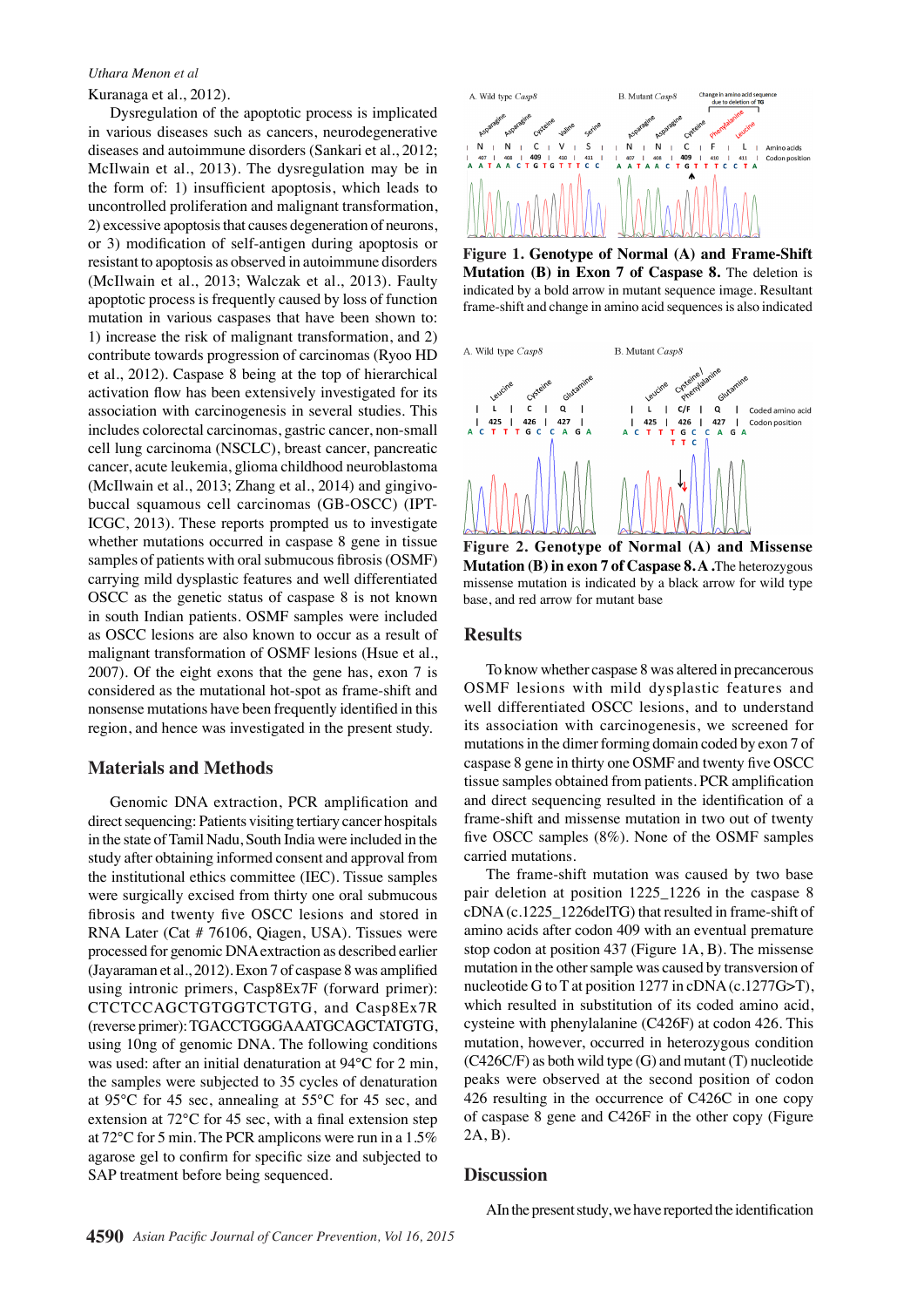of a frame-shift mutation and a novel missense mutation, C426F in the dimer forming domain coded by exon 7 of caspase 8 gene in two OSCC tissue samples. This finding along with the recent published report on GB-OSCC (IPT-ICGC, 2013) indicates that mutations in the dimer forming domain of caspase 8 may be prevalent in OSCC lesions. The GB-OSCC study investigated fifty tissue samples and identified five nonsense mutations in exon 7, while by investigating twenty five OSCC and thirty one OSMF samples we identified two mutations - a frame-shift and a missense mutation in OSCC samples. It is noteworthy that the samples of GB-OSCC were obtained from north Indian patients, while those that were analyzed in the present study were from south Indian Dravidian race. As studies from the Indian Genome Variation Consortium (IGVC) have established the genetic basis of diseases in most of the populations in the Indian subcontinent to be distinct (IGVC, 2008), it is highly likely that the difference in the race of patients may have influenced the type and prevalence of the exon 7 mutation in the GB-OSCC and present study. Together, however, the data reiterates the fact that the dimer forming domain coded by exon 7 is indeed mutational hot spot in caspase 8 gene as described earlier (Soung et al., 2005). The OSCC samples that were used in the present study constituted a mix of carcinoma of tongue, buccal mucosa, floor of mouth and palatal region. However, this is unlikely to have had influenced the type and pattern of mutation as all these were well differentiated squamous cell carcinomas, histologically very much similar to GB-OSCC samples.

The frame-shift mutation c.1225\_1226delTG identified in the present study was similar to the one reported in hepatocellular carcinomas (Soung et al., 2005), while the missense mutation - C426F was novel. Studies have shown that cysteine (C) to phenylalanine (F) missense mutations in other genes generate loss of function mutant proteins, as cysteine residues are required to maintain the tertiary structure of proteins (Prinos et al., 2011). Based on these observations and the fact that the C426F mutation identified in the present study occurred in heterozygous condition, we believe that the C426F mutant may have produced a haplo-insufficiency effect in the malignant cells. Such genetic haplo-insufficiency effect has also been reported in several other disease conditions including carcinomas (Chandrasekharan et al., 2014). As mutations in caspase 8 have been frequently linked with malignant transformations (Podgorski et al., 2006), the identification of caspase 8 mutation in OSCC but not OSMF samples indicates that the OSMF lesions analyzed in the present study may not have acquired transforming potential.

Expression of caspase 8 protein in malignant tissues has been associated with sensitivity of malignant cells to chemotherapy and prognosis. In a study by Kaneda et al. (2006) it was reported that OSCC cell lines with undetectable levels of caspase 8 were resistant to chemotherapeutic agents such as etoposide, cisplatin and 5-flurouracil relative to those that expressed detectable levels of caspase 8 (Kaneda et al., 2006). In a separate study, CarmenPingoud-Meier et al found that medulloblastomas (MB) expressing low levels of caspase 8 to be resistant to both chemo- and radio-therapy relative

to those that expressed higher levels (Pingoud-Meier et al., 2003). These findings clearly suggest that the caspase 8 mutants identified in the present and other studies may confer resistance to chemotherapeutic agents. It may also be noted that missense and nonsense mutations have also been identified in other exons of caspase 8 in GB-OSCCs and other carcinomas, but were not explored in the present study. Since these mutants are also expected to contribute towards resistance to chemo- and / or radio- therapy, it is pertinent to have them confirmed independently in *in vitro* studies and then follow it with investigation to identify their prevalence in OSCCs. When accomplished, it will enable us to gain an in-depth understanding of: 1) role of caspase 8 mutations in carcinogenesis, 2) molecular mechanism of chemo -sensitivity / -resistance, and 3) the use of caspase 8 mutants as therapeutic indicator for chemotherapy.

## **References**

- Alenzi FQ, Lotfy M, Wyse R (2010). Swords of cell death: caspase activation and regulation. *Asian Pac J Cancer Prev*, **2**, 271-80.
- Andón FT and Fadeel B (2013). Programmed cell death: molecular mechanisms and implications for safety assessment of nanomaterials. *Acc Chem Res*, **46**, 733-42.
- Barca O, Seoane M, Senaris RM and Arce VM (2013). Fas/CD95 ligation induces proliferation of primary fetal astrocytes through a mechanism involving caspase 8-mediated ERK activation. *Cell Physiol Biochem*, **32**, 111-20.
- Chandrasekharan D, Ramanathan A (2014). Identification of a novel heterozygous truncation mutation in exon 1 of ARHGAP29 in an Indian subject with nonsyndromic cleft lip with cleft palate. *Eur J Dentistry*, **8**, 528-532.
- Crawford ED, Wells JA (2011). Caspase substrates and cellular remodelling. *Annu Rev Biochem*, **80**, 1055-87.
- Hsue SS, Wang WC, Chen CH, Lin CC, Chen YK, Lin LM (2007). Malignant transformation in 1458 patients with potentially malignant oral mucosal disorders: a follow-up study based in a Taiwanese hospital. *J Oral Pathol Med*, **36**, 25-9.
- Keller N, Grütter MG and Zerbe O (2010). Studies of the molecular mechanism of caspase-8 activation by solution NMR. *Cell Death Differ*, **17**, 710-8.
- India Project Team of the International Cancer Genome Consortium (IPT-ICGC) (2013). Mutational landscape of gingivo-buccal oral squamous cell carcinoma reveals new recurrently-mutated genes and molecular subgroups. *Nat Commun*, **4**, 2873.
- Indian Genome Variation Consortium (IGVC) (2008). Genetic landscape of the people of India: a canvas for disease gene exploration. *J Genet*, **87**, 3-20.
- Jayaraman B, Valiathan GM, Jayakumar K, et al (2012). Lack of mutation in p53 and H-ras genes in phenytoin induced gingival overgrowth suggests its non cancerous nature. *Asian Pac J Cancer Prev*, **13**, 5535-8.
- Kaneda Y, Shimamoto H, Matsumura K, et al (2006). Role of caspase 8 as a determinant in chemosensitivity of p53 mutated head and neck squamous cell carcinoma cell lines. *J Med Dent Sci*, **53**, 57-66.
- Kuranaga E (2012). Beyond apoptosis: caspase regulatory mechanisms and functions *in vivo*. *Genes Cells*, **17**, 83-97.
- Li K, Wu D, Chen X, et al (2014). Current and emerging biomarkers of cell death in human disease. *Biomed Res Int*, **2014**, 690103.